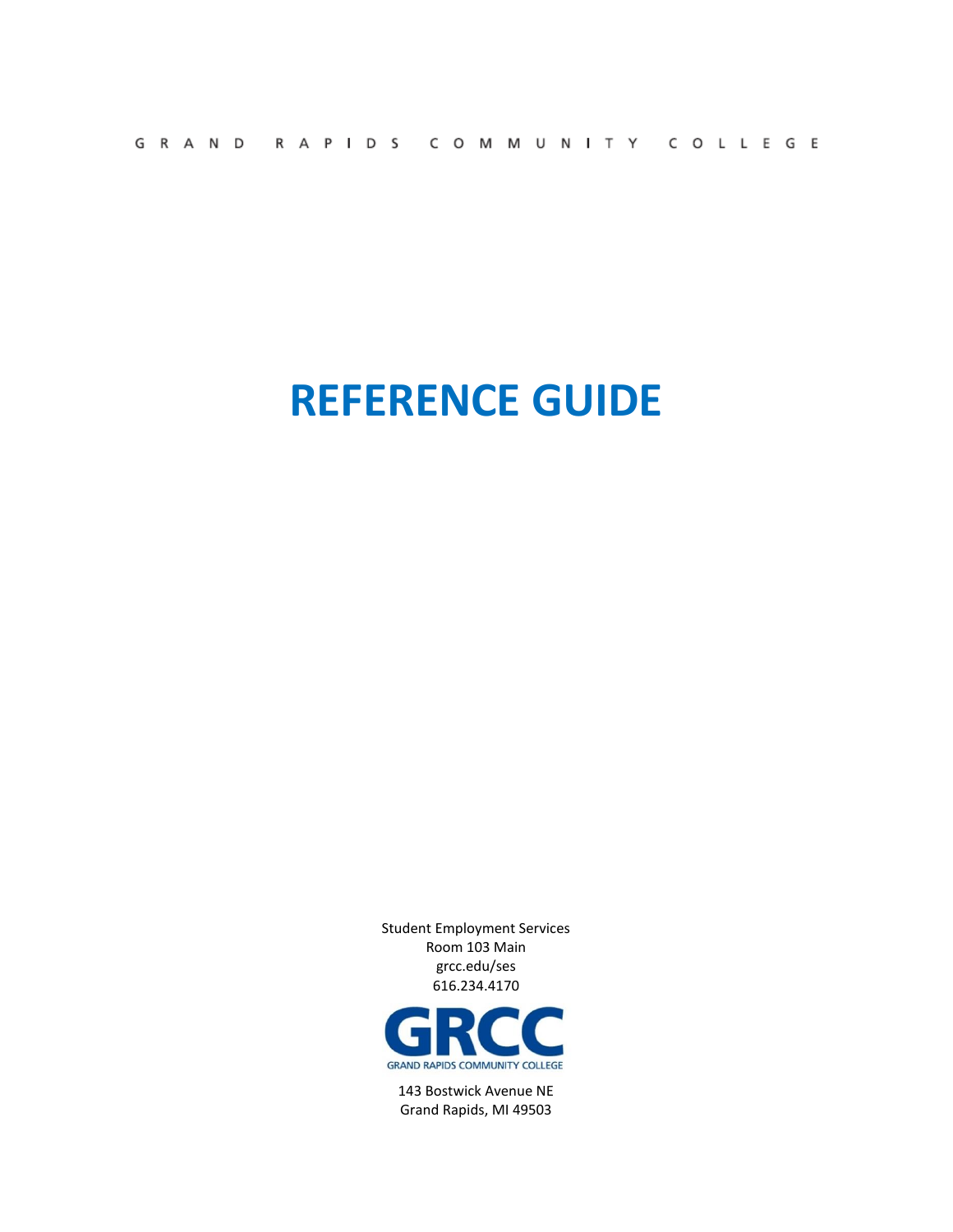## **REFERENCES**

References should be listed on a separate document rather than directly on your resume. There is no need to include the line, "References available upon request." When creating your reference sheet, there are a few things to keep in mind:

- Format your contact information as well as the font size and style of this document to match your resume.
- Provide *3 - 5 professional references*. Professional references may include supervisors from internships, past positions, volunteer work, professors, academic advisers, or student group advisers. Professional references **do not** include family members, neighbors, or friends.
- Make sure you *ask someone's permission* before you using them as a reference.
- Provide each reference with a copy of your resume and some idea of your employment goals
- References are usually contacted by phone so written letters are not required
- Consider adding a line identifying the reference's relationship to you e.g. "Relationship: former supervisor"
- Be sure to have your references prepared and printed as your potential employer could request them at any time.

A list of references is simple and straightforward. Here is the information that needs to be included for each reference:

- Reference's full name
- The reference's position title
- Full address of the business
- Phone number for the business
- The reference's business email